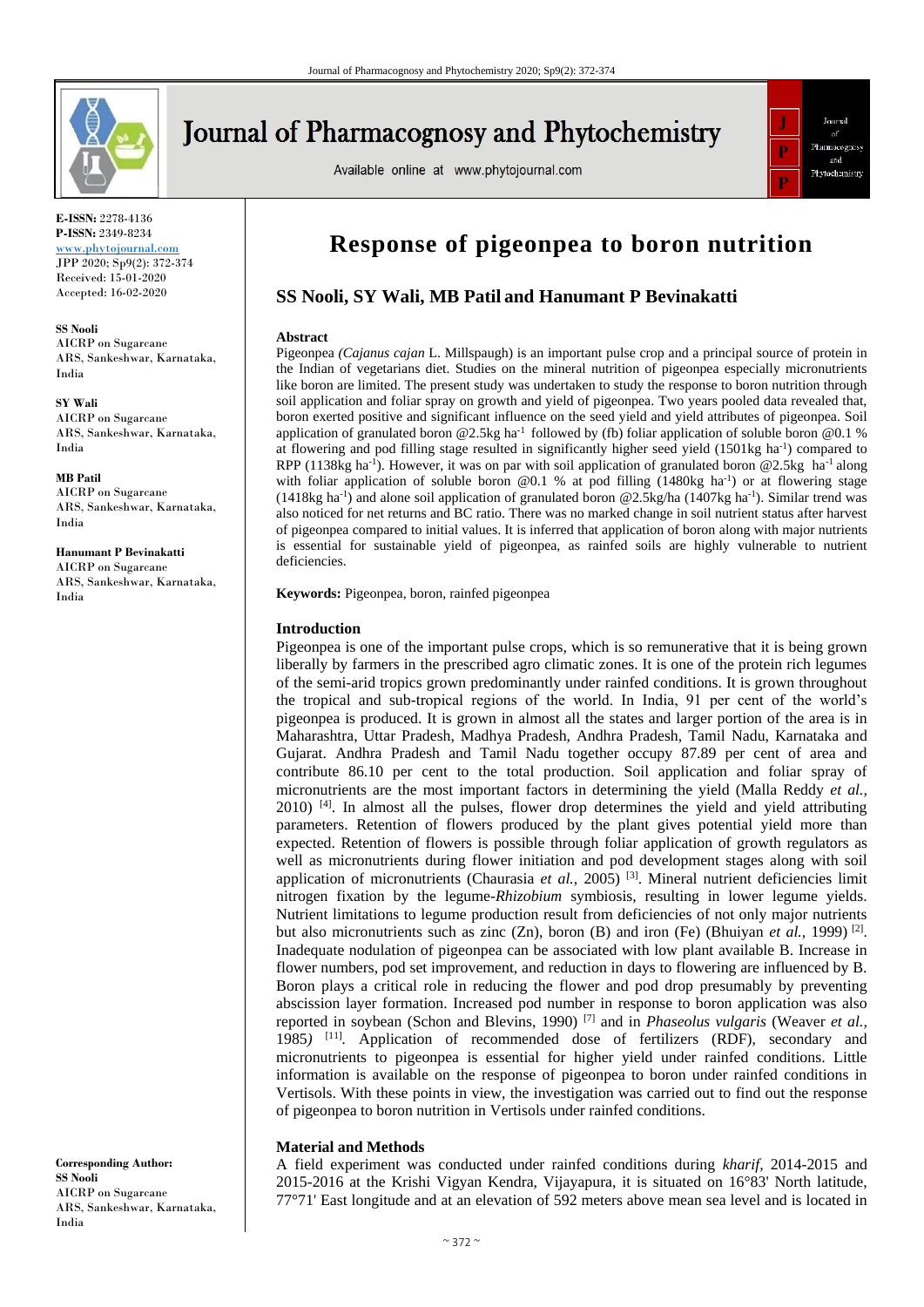Northern Dry Zone of Karnataka. The experiment was laid out in randomized complete block design with three replications which comprised of twelve treatments *viz.,* T1- RPP (FYM 6 t +25:50:0kg NPK+ Zn 15kg+ S 20kg ha<sup>-1</sup>) T2:  $RPP + soil application of granulated Boron @ 2.5kg ha<sup>-1</sup>, T3:$  $RPP + soil application of granulated Boron @5kg ha<sup>-1</sup> T4: T1$ plus 0.1 % foliar application (FA) of soluble boron at flowering stage T5: T1 plus 0.1% FA of soluble boron at pod filling stage T6: T1 plus 0.1% FA of soluble boron at flowering and pod filling stages T7: T2 plus 0.1 % FA of soluble boron at flowering stage T8: T2 plus 0.1% FA of soluble boron at pod filling stage T9: T2 plus 0.1% FA of soluble boron at flowering and pod filling stages T10: T3 plus 0.1 % FA of soluble boron at flowering stage T11: T3 plus 0.1 % FA of soluble boron at pod filling stage T12: T3 plus 0.1 % FA of soluble boron at flowering and pod filling stages. The variety TS 3R was used, which is a short duration, red and bold seeded variety, matures in 145 to 150 days. It is resistant to both wilt and sterility mosaic. It is high yielding and has wide adaptability. It was released by the University of Agricultural Sciences, Raichur for general cultivation in the central and southern zone of India for *kharif* season. The soil of the experimental site was medium black with sandy loam texture with  $223.7$ ,  $12.5$ ,  $333.0$ kg NPK ha<sup>-1</sup> and sulphur  $(S)$ 8.2 mgkg-1 with pH 8.01 (Table 1). The micronutrient contents were  $0.26 \text{ m}$ gkg<sup>-1</sup> B, and  $0.27 \text{ m}$ gkg<sup>-1</sup> Zn. Full dose of N and  $P_2O_5$  (25:50:0kg N and  $P_2O5$  ha<sup>-1</sup>) were applied as basal dose at the time of sowing in the form of Urea and DAP and FYM  $@6$  tonnes ha<sup>-1</sup> was applied two weeks prior to sowing for proper decomposition. Soil application of macro nutrients and micronutrients cured with vermicompost were applied as per treatments and foliar sprays were carried out taken at flowering and pod development stages, respectively. Soil applied granulated boron contains 15 % and foliar applied soluble boron contains 10 % boron. Post-harvest soil samples were drawn and analyzed for available N by alkaline permanganate method (Subbiah and Asija, 1956) [8], available phosphorus (P) by Olsen's method (Watanable and Olsen, 1965) [10] and available potassium (K) by neutral normal ammonium acetate method (Muhr et al., 1965)<sup>[5]</sup>. Available B was analysed by hot water soluble B method (Berger and Truog, 1939) [1]. The crop was sown at inter row spacing of 0.9 m and intra row spacing of 0.2 m and was not subjected to moisture stress at critical stages, as rainfall was well distributed during the crop growth period. The average maximum temperature ranged from 28.4 °C to 38.4 °C and minimum temperature ranged from 17.7 °C to 27.1 °C.

#### **Results and Discussion**

Boron recorded positive and significant influence on the seed yield and yield attributes of pigeonpea (Table 2).Soil application of granulated boron @2.5kg ha-1 fb foliar application of soluble boron @0.1% at flowering and at pod filling stages resulted in significantly higher seed yield  $(1501\text{kg} \text{ha}^{-1})$  compared to RPP  $(1138\text{kg} \text{ha}^{-1})$ . However, it was on par with soil application of granulated boron @2.5kg ha-1 along with foliar application of soluble boron @0.1% at pod filling (1480kg ha<sup>-1</sup>) or at flowering stages (1418kg ha-1 ) and alone soil application of granulated boron @2.5kg/ha (1407kg ha<sup>-1</sup>). Similar trend was observed for pods plant<sup>-1</sup> and seed yield plant<sup>-1</sup> (g) (Table 2). The per cent increases in seed yield due to soil application along with foliar application of boron over RPP range between 19 and 30 %. Yield increase in these treatments might be due to the inhibition in flower and pod abscission, improvement in

morpho-physiological characters (stem girth, early vigor and crop establishment) and enhanced dry matter production and its partitioning in addition to higher pod number per plant. The plant height and 100 seed weight were not influenced significantly by micronutrients applied along with RPP either through soil or foliar application. Similar results have been observed by Velayutham *et al.* (2003) [9] in black gram (*Vigna mungo*) under rainfed conditions. Role of Boron in hormone synthesis and translocation, carbohydrate metabolism and DNA synthesis probably contributed to additional growth and yield (Ratna Kalyani et al., 1993)<sup>[6]</sup>. The non-significant increase in yield of pigeonpea due to higher level of B may be attributed to the increased accumulation of B in the root medium with its addition to soil beyond tolerance limit to the pigeonpea crop. Similar observations were also reported in lentil crop by Malla Reddy et al. (2010)<sup>[4]</sup>. Soil application of granulated boron  $@2.5kg$  ha<sup>-1</sup> fb foliar application of soluble boron @0.1 % at flowering and at pod filling recorded significantly higher net returns  $(Rs. 51,920 \text{ ha}^{-1})$  and it was on par with soil application of granulated boron @2.5kg ha-1 along with foliar application of soluble boron @0.1% at pod filling  $(Rs.50,728 \text{ ha}^{-1})$ , flowering  $(Rs.48,705 \text{ ha}^{-1})$  and alone soil application of granulated boron @2.5kg ha<sup>-1</sup> (Rs.47,923) ha<sup>-1</sup>). Similar trend was also noticed with BC ratio. There was no marked change in soil nutrient status after harvest of pigeonpea compared to initial values (Table 3).

#### **Summary**

It is inferred that regular application of micronutrients along with major nutrients is essential for sustainable yield in pigeonpea, as rainfed soils are highly vulnerable to nutrient deficiencies. Application of micronutrients like B along with N,  $P_2O_5$ ,  $K_2O$ , S and Zn to soil before sowing enhances the productivity of pigeonpea in Vertisols.

#### **References**

- 1. Berger KC, Truog E. Boron determination in soils and plants. Ind. Eng. Chem. Anal*.* 1939; 11:540-545.
- 2. Bhuiyan MAH, Khanam D, Ali MY. Chickpea root nodulation and yield as affected by micronutrient application and *Rhizobium* inoculation. International Chickpea and Pigeonpea Newsletter. 1999; 6:28-29.
- 3. Chaurasia SNS, Singh KP, Mathura Rai. Effect of foliar application of water soluble fertilizers on growth, yield and quality of tomato (*Lycopersicon esculentum L.).* Srilankan J Agric. Sci. 2005; 42:66-70.
- 4. Malla Reddy M, Padmaja B, Malathi S, Jalapathi Rao L. Effect of micronutrients on growth and yield of pigeonpea*.* J Environ. Biol. 2010; 31(6):933-937.
- 5. Muhr GR, Dutta NP, Sankara Subramanoey. Soil testing in India. New Delhi, India: USAID, 1965, 120.
- 6. Ratna Kalyani R, Sree Devi V, Satyanarayana NV, Madhava Rao KV. Effect of foliar application of boron on crop growth and yield of pigeonpea [*Cajanus cajan*  (L.) Millsp.]. Indian Journal of Plant Physiology. 1993; 36(4):223-226.
- 7. Schon MK, Blevins DG. Foliar boron applications increase the final number of branches and pods on branches of field grown soybean, Plant Physiol*.* 1990; 92:602-607.
- 8. Subbiah BV, Asija GL. A rapid procedure for the determination of available nitrogen in soils. Current Science*.* 1956; 25:259-260.
- 9. Velayutham V, Kalpana R, Muthiah AR. Studies on micronutrient fertilization in urdbean. *in Proceedings of*